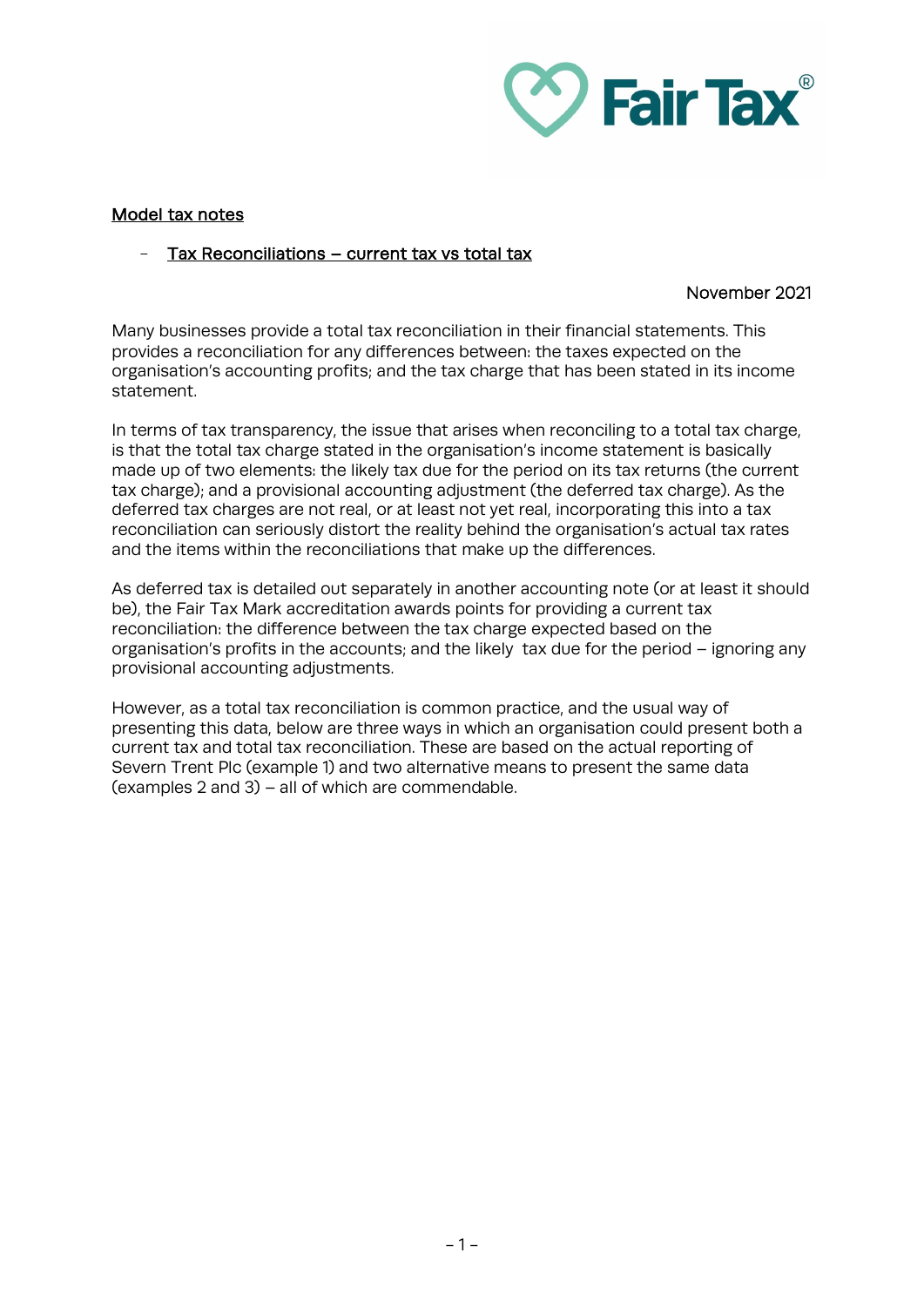

## Example 1. Severn Trent Plc provided two separate reconciliations in their 2021 Annual [Report](https://www.severntrent.com/content/dam/stw-plc/shareholder-resources/ara-annual-report-2021.pdf) (p190), as follows:

|                                                                   | 2021<br>£m | 2020<br>£m |
|-------------------------------------------------------------------|------------|------------|
| <b>Profit before taxation</b>                                     | 267.2      | 310.7      |
|                                                                   |            |            |
| Tax at standard rate of corporation tax in the UK 19% (2020: 19%) | 50.8       | 59.0       |
| Tax effect of depreciation on non-qualifying assets               | 4.0        | 1.3        |
| Other permanent differences                                       | (0.7)      | 5.7        |
| Adjustments in respect of prior years                             | 0.9        | [5.9]      |
| Exceptional deferred tax arising from rate change                 | -          | 91.8       |
| <b>Total tax charge</b>                                           | 55.0       | 151.9      |
|                                                                   | 2021<br>Em | 2020<br>£m |
| <b>Profit before taxation</b>                                     | 267.2      | 310.7      |
| Tax at standard rate of corporation tax in the UK 19% (2020: 19%) | 50.8       | 59.0       |
| Tax effect of depreciation on non-qualifying assets               | 4.0        | 1.3        |
| Other permanent differences                                       | (0.7)      | 5.7        |
| Tax effect of accelerated capital allowances                      | (21.1)     | [26.2]     |
| Other timing differences                                          | (2.6)      | [3.6]      |
| Adjustments in respect of prior years                             | (3.6)      | (5.2)      |
| <b>Total current tax charge</b>                                   | 26.8       | 31.0       |

### Note how additional reconciling items appear in a current tax reconciliation that otherwise would not be stated in a total tax reconciliation.

Example 2. Alternatively, taking the figures from Severn Trent's tax reconciliations, a current tax reconciliation could be provided that then highlights (or lists out) the deferred tax movements, to arrive at the total tax charge.

|                                                                   | 2021   | 2020   |
|-------------------------------------------------------------------|--------|--------|
|                                                                   | £m     | £m     |
| <b>Profit before taxation</b>                                     | 267.2  | 310.7  |
|                                                                   |        |        |
| Tax at standard rate of corporation tax in the UK 19% (2020: 19%) | 50.8   | 59.0   |
| Tax effect of depreciation on non-qualifying assets               | 4.0    | 1.3    |
| Other permanent differences                                       | (0.7)  | 5.7    |
| Tax effect of accelerated capital allowances                      | (21.1) | (26.2) |
| Other timing differences                                          | (2.6)  | (3.6)  |
| Adjustments in respect of prior years                             | (3.6)  | (5.2)  |
| <b>Total current tax charge</b>                                   | 26.8   | 31.0   |
| Movements in deferred tax provisions*                             | 28.2   | 120.9  |
| <b>Total tax charge</b>                                           | 55.0   | 151.9  |
|                                                                   |        |        |

*\* This could broken down between each deferred tax provision (see the split provided in example 3) - but it is likely that this has already been provided in a separate deferred tax note.*